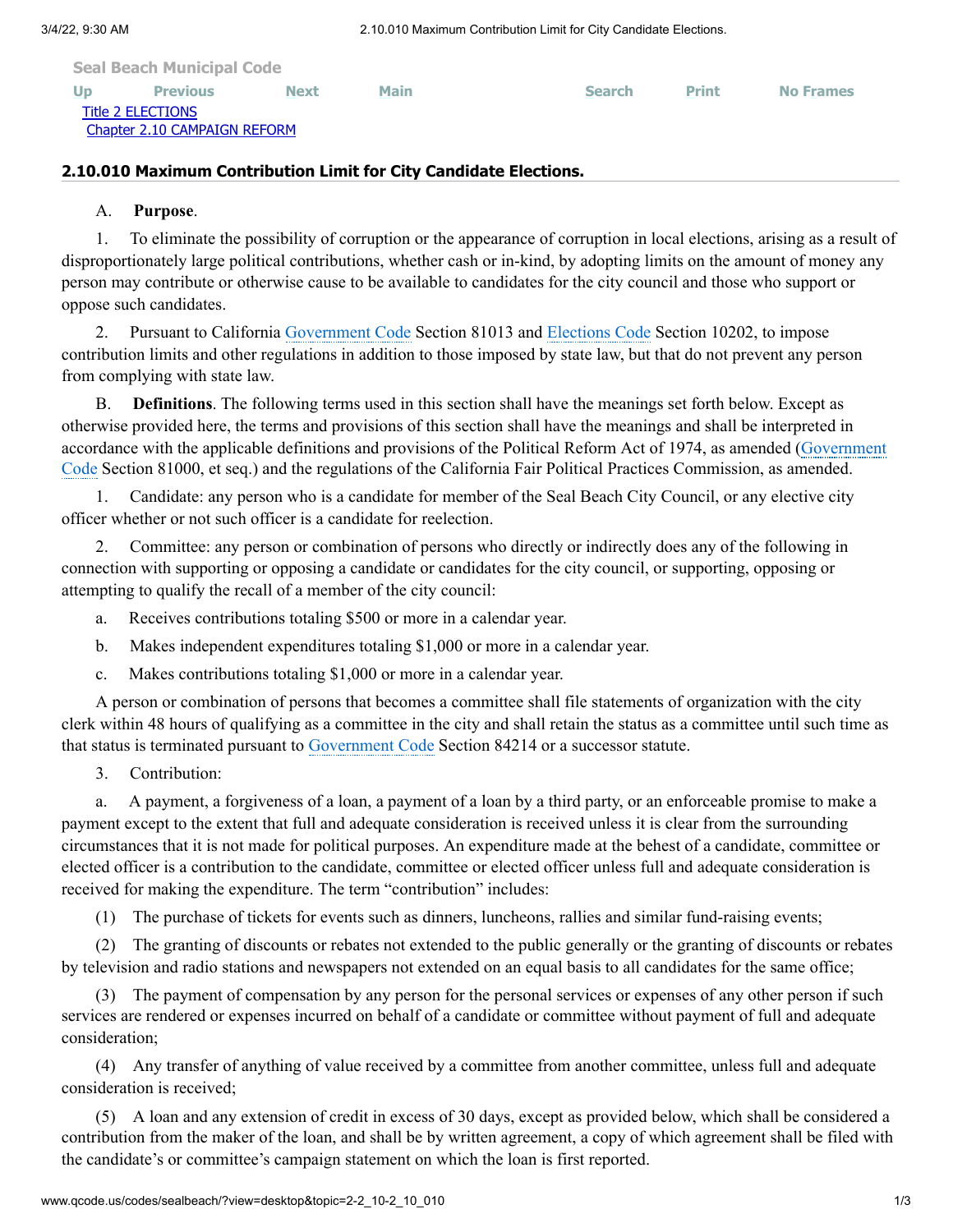3/4/22, 9:30 AM 2.10.010 Maximum Contribution Limit for City Candidate Elections.

b. The term "contribution" does not include:

(1) Amounts received pursuant to an enforceable promise to the extent such amounts have been previously reported as a contribution. However, the fact that such amounts have been received shall be indicated in the appropriate campaign statement;

(2) A payment made by an occupant of a home or office for costs related to any meeting or fund-raising event held in the occupant's home or office if the costs for the meeting or fund-raising event are \$500 or less;

(3) Volunteer personal services or payments made by any individual for his or her own travel expenses if such payments are made voluntarily without any understanding or agreement that they shall be, directly or indirectly, repaid to him or her;

(4) The proceeds of a loan made to a candidate by a commercial lending institution in the regular course of business on the same terms available to members of the public and which is secured or guaranteed, or a loan made under circumstances making it clear that the loan is not for political purposes;

(5) An independent expenditure.

c. A contribution shall not be considered to be received if it is not negotiated, deposited, or utilized, and in addition it is returned to the donor within 14 days of receipt.

4. Controlled Committee: a committee that is controlled directly or indirectly by a candidate or city measure proponent or that acts jointly with a candidate, controlled committee, or city measure proponent in connection with the making of expenditures. A candidate or city measure proponent controls a committee if he or she, his or her agent, or any other committee he or she controls has a significant influence on the actions or decisions of the committee.

5. Election: any general election, special election or recall election.

6. Elective City Officer: any person who is a member of the city council of the City of Seal Beach or any other elective city office, whether that person was appointed or elected to office.

7. Person: an individual, proprietorship, firm, partnership, joint venture, syndicate, business trust, committee, company, corporation, limited liability corporation, association, and any other organization or group of persons acting in concert.

## C. **Contribution Limitations**.

1. No person or committee shall make to any candidate, including the controlled committee of such candidate, a contribution in excess of \$500 either cash or in-kind, for any single election at which the candidate is attempting to be, or is, on the ballot. Such limit shall apply to contributions from the candidate's spouse. Additionally, no candidate or candidate's controlled committee shall solicit or accept any contribution that will cause the amount contributed by the contributor to the candidate or the candidate's controlled committee to exceed \$500 for any single election at which the candidate is attempting to be, or is, on the ballot.

2. The limitations of this section shall not apply to contributions of a candidate's personal funds to his or her controlled campaign committee on behalf of his or her own candidacy.

3. No person shall make a contribution in the name of another.

4. No person shall reimburse, pay in advance, or otherwise compensate another person for a contribution made.

5. No person shall knowingly solicit or accept a contribution in violation of this section.

6. No person shall knowingly take any action with the intent of evading the contribution limits imposed by this section or concealing violations of this section.

7. Candidates with existing campaign accounts from a prior election for any office, whether local, state or federal, shall open a new account for the next city election in which they are or will be a candidate. No person, committee or candidate shall contribute more than \$500 from the prior campaign account into the new campaign account.

8. Any committee that makes contributions to support or oppose a candidate for city elective office or to support, oppose or qualify the recall of any member of the city council shall do so only from a segregated committee account established for that specific purpose and from funds that are raised in compliance with the limits set forth in this section.